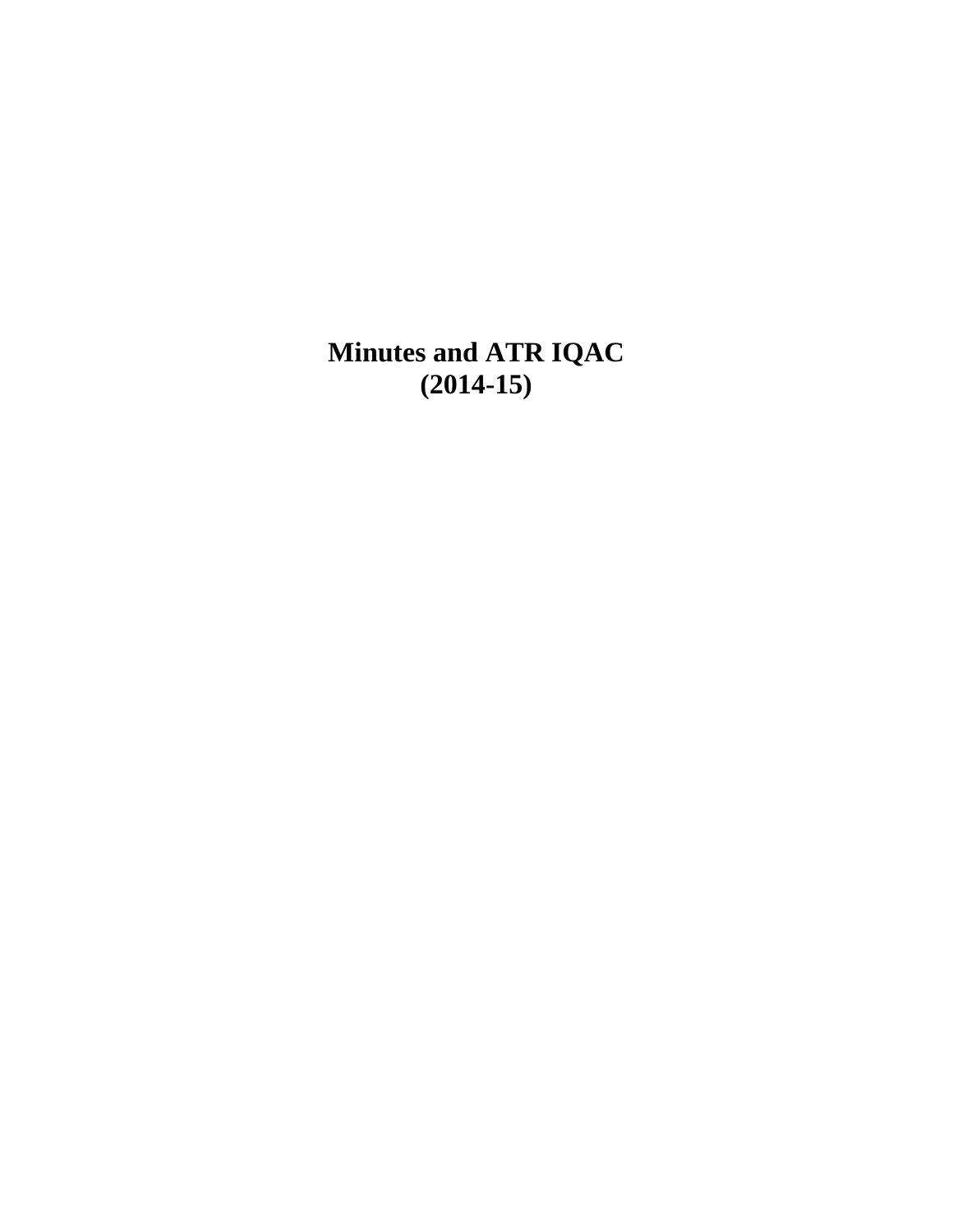## **IQAC/DIBNS/10.01//2014-15/01** Dated: 3<sup>rd</sup> July, 2014

|                 | <b>Minutes of the IQAC Meeting</b> |                                  |
|-----------------|------------------------------------|----------------------------------|
| Date            |                                    | $02nd$ July, 2014                |
| <b>Time</b>     |                                    | 11.30 A.M.                       |
| <b>Location</b> |                                    | <b>DIBNS Old Conference Hall</b> |
|                 | <b>Members Present</b>             |                                  |
|                 | S. No. Name                        |                                  |
|                 | 1. Dr. Shailja Pant                |                                  |
|                 | .                                  |                                  |

- 2. Dr. Arun Kumar
- 3. Smt. Arti Gupta
- 4. Mr. Chanchal Goel
- 5. Mr. Ganesh Tiwari
- 6. Dr. Sanjay Kumar Agrawal
- 7. Dr.Sandhya Goswami
- 8. Dr. Deepak Kumar
- 9. Ms. Manisha Nanda
- 10. Dr. Sandeep Ahuja
- 11. Mr. Sanjay Sikharia
- 12. Dr. Neeraj Kumar
- 13. Dr. Shruti Sharma

A meeting of IQAC was convened. on July,  $2<sup>nd</sup>$  2014 to discuss about the beginning of the new academic session 2014-15.The following is the brief summary that highlights the major issues discussed and agreed upon for action during the meeting.

#### **Summary:**

- 1. Welcome speech by Chairperson.
- 2. Academic calendar for the forthcoming session was discussed and approved.
- 3. The time tables of all the classes for the new academic session were approved.
- 4. Committee recommended the implementation of Accidental Insurance Policy for the students.
- 5. It was proposed to introduce the mentoring system for individualized attention to the students.
- 6. Committee recommended that an EDP Workshop may be conducted during the current academic session.
- 7. Committee also approved the list of the faculty for financial incentive during 2013-14 for writing books, research papers etc.

(**Coordinator IQAC)**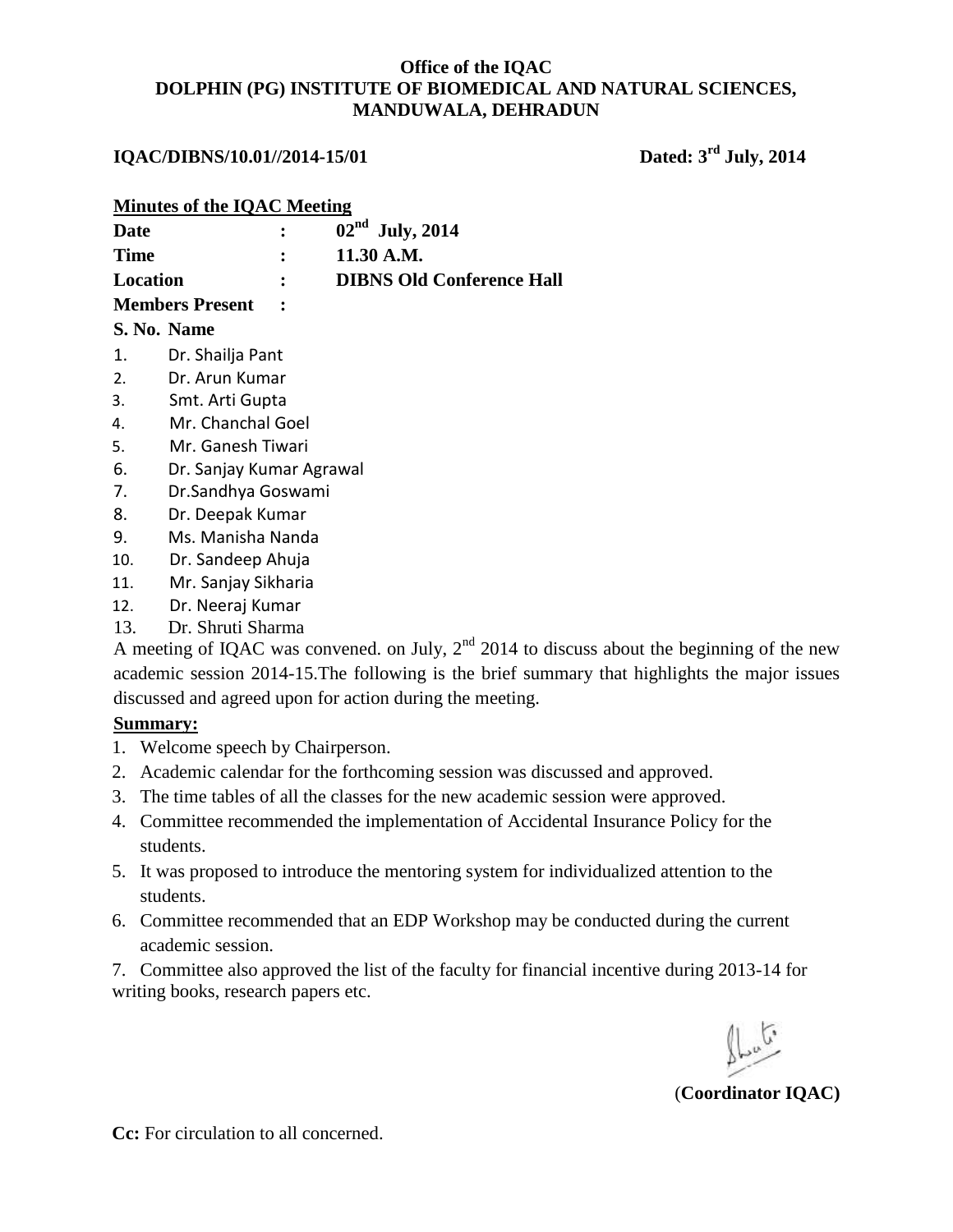|  |  | IQAC/DIBNS/10.01//2014-15/02 |
|--|--|------------------------------|
|--|--|------------------------------|

# **Dated: 12<sup>th</sup> Nov., 2014**

|                | <b>Minutes of the IQAC Meeting</b> |                                  |
|----------------|------------------------------------|----------------------------------|
| <b>Date</b>    |                                    | $11^{th}$ Nov., 2014             |
| <b>Time</b>    |                                    | 03:00P.M.                        |
| Location       |                                    | <b>DIBNS Old Conference Hall</b> |
|                | <b>Members Present</b>             |                                  |
|                | <b>S No Name</b>                   |                                  |
| $\mathbf{1}$ . | Dr. Shailja Pant                   |                                  |
| 2.             | Dr. Arun Kumar                     |                                  |
| 3.             | Mrs. Arti Gupta                    |                                  |
| 4.             | Mr. Chanchal Goel                  |                                  |
| 5.             | Mr. Vipul Garg                     |                                  |
| 6.             | Mr. Ganesh Tiwari                  |                                  |
| 7.             | Dr. Sovan Bagchi                   |                                  |
| 8.             | Dr. Sanjay Kumar Agrawal           |                                  |
| 9.             | Dr. K P Tripathi                   |                                  |
| 10.            | Dr. Deptee Warikoo                 |                                  |
| 11.            | Dr. C S Pandey                     |                                  |
| 12.            | Mr. Deepak Kumar                   |                                  |
| 13.            | Ms. Manisha Nanda                  |                                  |
| 14.            | Dr. Sandeep Ahuja                  |                                  |
| 15.            | Dr. Neeraj Kumar                   |                                  |
| 16.            | Dr. Shruti Sharma                  |                                  |

A meeting of members of IQAC was convened at  $03:00p$ .m. on Nov.,  $11<sup>th</sup>$  2014 to review the running of the current odd semester. The following is the brief summary that highlights the major issues discussed and agreed upon for action during the meeting.

#### **Summary:**

- 1. Welcome speech by Chairperson.
- 2. The feedback from students was reviewed and corrective action based upon it was communicated to the concerned faculty by the Principal.
- 3. The members were satisfied by the progress of academics.
- 4. The members were of unanimous opinion that Computer Lab needed to be relocated and renovated with the state of the art technology.
- 5. It was decided to start a NCC unit in the Institute for the all-round development of the students.
- 6. The Committee deliberated on the feasibility of conducting a NAAC National Seminar in collaboration with the IQAC of the college at an early date. It was agreed that the seminar would be open for the faculty from different states of N India.

(**Coordinator IQAC)**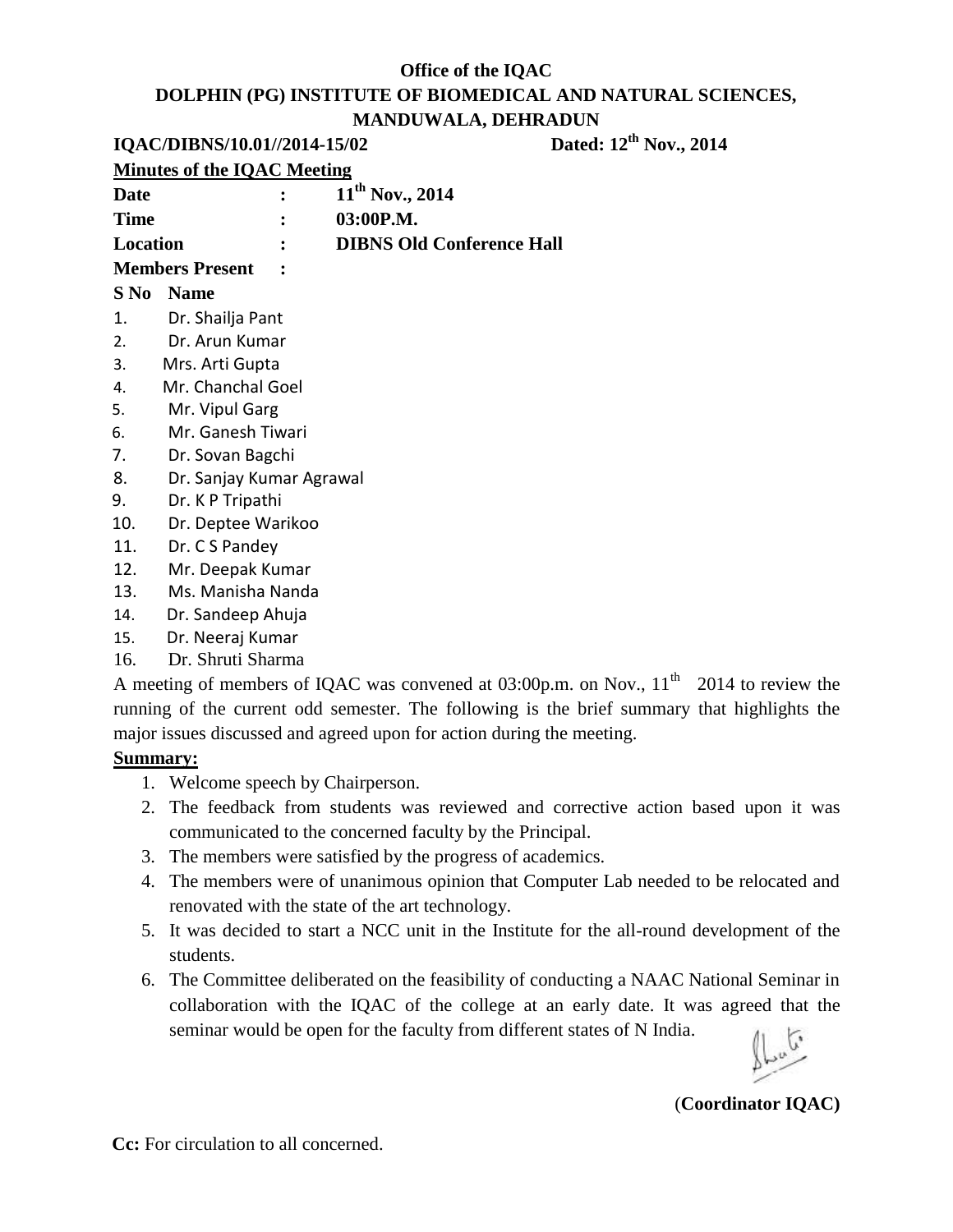#### **IQAC/DIBNS/10.01//2014-15/03**

Dated: 17<sup>th</sup> Jan., 2015

#### **Minutes of the IQAC Meeting**

| Date                   | $\mathbf{r}$                     | $16^{th}$ Jan., 2015             |
|------------------------|----------------------------------|----------------------------------|
| Time                   |                                  | 12 noon                          |
| <b>Location</b>        | $\bullet$ . The set of $\bullet$ | <b>DIBNS Old Conference Hall</b> |
| <b>Members Present</b> |                                  |                                  |

#### **S No Name**

- 1. Dr. Shailja Pant
- 2. Dr. Arun Kumar
- 3. Mrs. Arti Gupta
- 4. Mr. Chanchal Goel
- 5. Mr. Vipul Garg
- 6. Mr. Ganesh Tiwari
- 7. Dr. Sovan Bagchi
- 8. Dr. Sanjay Kumar Agrawal
- 9. Dr. K P Tripathi
- 10. Dr. Deptee Warikoo
- 11. Dr. Sandhya Goswami
- 12. Dr. C S Pandey
- 13. Dr. Sandeep Ahuja
- 14. Dr. Neeraj Kumar
- 15. Dr. Shruti Sharma

A meeting of IQAC was convened at 12 noon on  $16<sup>th</sup>$  Jan. 2015 to discuss about the beginning of the even semester of the current academic session. The following is the brief summary that highlights the major issues discussed and agreed upon for action during the meeting.

#### **Summary:**

- 1. Welcome speech by Chairperson.
- 2. Timetables for the even semester were approved.
- 3. It was again emphasized by the committee that on line NPTEL Courses should be initiated in the college in order to enrich the faculty and the students.
- 4. It was suggested to establish a subsidized Advanced Diagnostic Lab to cater to the needs of not only students, staff and faculty of the Institute but also the residents of local rural areas.
- 5. For the overall development of the students, it was proposed to get affiliation from the Red Cross Society of India – Uttarakhand Chapter.

(**Coordinator IQAC)**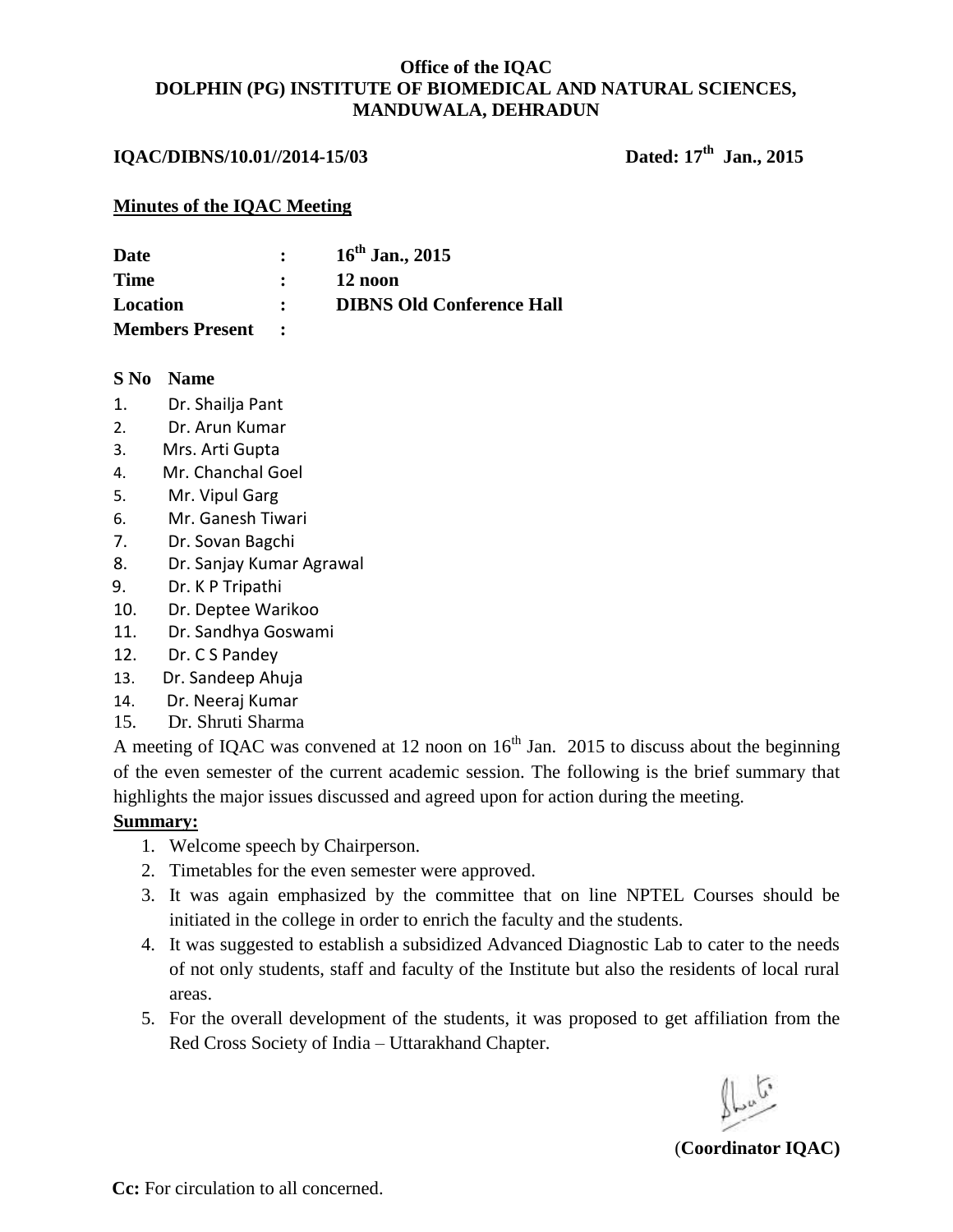# **IQAC/DIBNS/10.01//2014-15/04 Dated: 08th April, 2015**

| <b>Minutes of the IQAC Meeting</b>                                                  |  |                    |                                  |  |  |  |  |  |
|-------------------------------------------------------------------------------------|--|--------------------|----------------------------------|--|--|--|--|--|
| Date                                                                                |  | $07th$ April, 2015 |                                  |  |  |  |  |  |
| <b>Time</b>                                                                         |  | 11.00 A.M.         |                                  |  |  |  |  |  |
| Location                                                                            |  |                    | <b>DIBNS Old Conference Hall</b> |  |  |  |  |  |
| <b>Members Present</b>                                                              |  |                    |                                  |  |  |  |  |  |
| S No Name                                                                           |  |                    |                                  |  |  |  |  |  |
| 1. Dr. Shailja Pant                                                                 |  |                    |                                  |  |  |  |  |  |
| Dr. Arun Kumar<br>2.                                                                |  |                    |                                  |  |  |  |  |  |
| Mrs. Arti Gupta<br>3.                                                               |  |                    |                                  |  |  |  |  |  |
| Mr. Vipul Garg<br>4.                                                                |  |                    |                                  |  |  |  |  |  |
| Dr.Sovan Bagchi<br>5.                                                               |  |                    |                                  |  |  |  |  |  |
| Dr. Sanjay Kumar Agrawal<br>6.                                                      |  |                    |                                  |  |  |  |  |  |
| 7. Dr. K P Tripathi                                                                 |  |                    |                                  |  |  |  |  |  |
| Dr. Deptee Warikoo<br>8.                                                            |  |                    |                                  |  |  |  |  |  |
| Dr.Sandhya Goswami<br>9.                                                            |  |                    |                                  |  |  |  |  |  |
| 10. Dr. C S Pandey                                                                  |  |                    |                                  |  |  |  |  |  |
| 11. Mr. Deepak Kumar                                                                |  |                    |                                  |  |  |  |  |  |
| 12. Ms. Manisha Nanda                                                               |  |                    |                                  |  |  |  |  |  |
| 13. Dr. Sandeep Ahuja                                                               |  |                    |                                  |  |  |  |  |  |
| 14. Mr. Sanjay Sikharia                                                             |  |                    |                                  |  |  |  |  |  |
| 15. Dr . Neeraj Kumar                                                               |  |                    |                                  |  |  |  |  |  |
| 16. Dr. Shruti Sharma                                                               |  |                    |                                  |  |  |  |  |  |
| A meeting of members of IQAC was convened to discuss about the progress of the even |  |                    |                                  |  |  |  |  |  |

#### **Summary:**

- 1. Welcome speech by Chairperson.
- 2. The members suggested that a Star Faculty and Best Admin staff should be nominated every year and felicitated for the services provided for the betterment of the college and students.

academic session 2014-15.Following is the brief summary that highlights the major issues

- 3. The feedback taken was reviewed and corrective action based upon it was communicated to the concerned faculty by the Principal.
- 4. The members were satisfied by the progress of academics.

discussed and agreed upon for action during the meeting.

5. In view of growing demand of admissions in B.Sc. Agriculture, M.Sc. Botany, M.Sc. Zoology and M.Sc. Chemistry, it was proposed to increase the seats in these programmes to the extent possible.

 $\int_{\mathbb{R}^{n}}$ 

(**Coordinator IQAC)**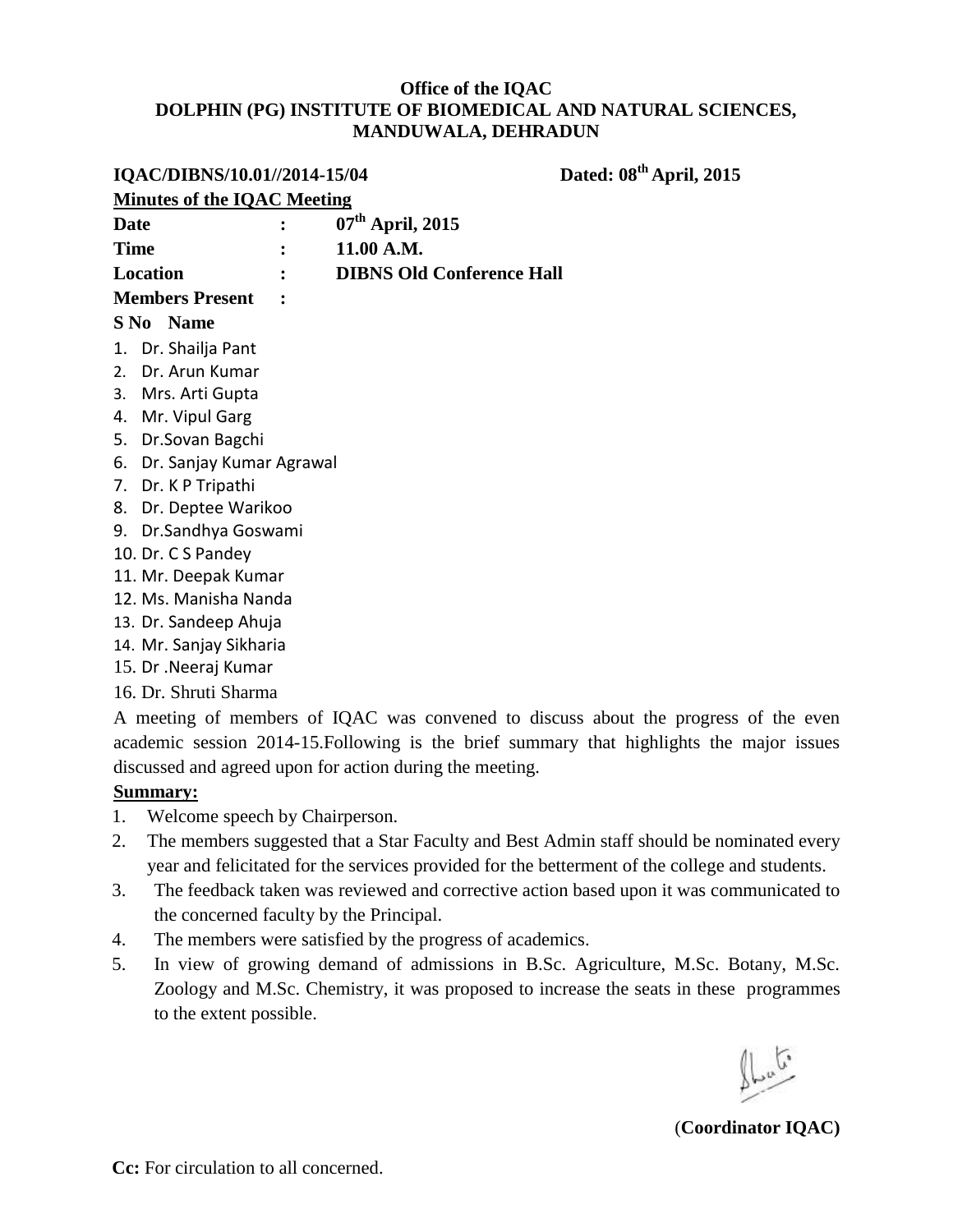# **IQAC/DIBNS/10.01//2014-15/01 Dated: 15thJuly, 2014**

#### **ATR of the decisions taken in the IQAC meeting held on 02/07/2014**

| S.No. | <b>Point Raised</b>                         | <b>Action Taken</b>                                                                                                                                                                                                                           |
|-------|---------------------------------------------|-----------------------------------------------------------------------------------------------------------------------------------------------------------------------------------------------------------------------------------------------|
| 1     | Academic calendar                           | The members approved the academic calendar.                                                                                                                                                                                                   |
| 2     | Approval of Time tables                     | The faculty load and timetables of the classes were<br>discussed and approved.                                                                                                                                                                |
| 3     | <b>Accidental Insurance Policy</b>          | Unanimous decision was taken to start an accidental<br>insurance policy for the students, the members were of<br>the opinion to give suggestion to the management<br>committee to bear the expenditure which will be<br>incurred on the same. |
| 4.    | Introduction of mentoring system            | HODs were assigned the responsibility to ensure that the<br>mentoring system is introduced and implemented in<br>each class through class coordinators.                                                                                       |
| 5.    | <b>EDP Workshop</b>                         | The EDP Cell was conveyed the decision.                                                                                                                                                                                                       |
| 6.    | Incentive to the Faculty for<br>publication | Management Committee was conveyed the decision.                                                                                                                                                                                               |

تكييلا

(**Coordinator IQAC)**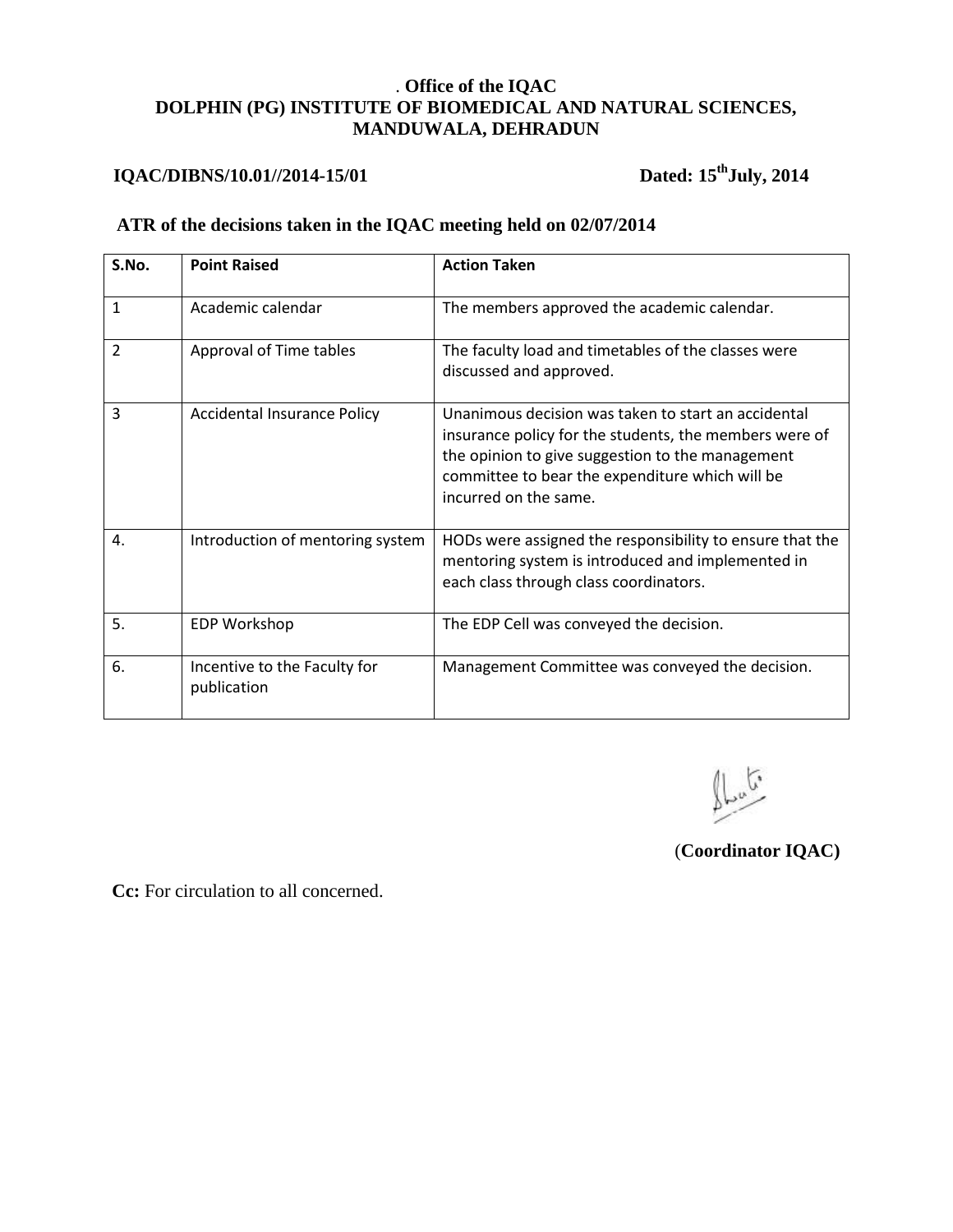## **IQAC/DIBNS/10.01//2014-15/02** Dated: 22<sup>nd</sup> Nov., 2014

### **ATR of the decisions taken in the IQAC meeting held on 11/11/2014**

| S.No.          | <b>Point Raised</b>                                                                                        | <b>Action Taken</b>                                                                                                              |
|----------------|------------------------------------------------------------------------------------------------------------|----------------------------------------------------------------------------------------------------------------------------------|
|                | Review of feedback                                                                                         | The feedback was satisfactory.                                                                                                   |
| $\mathfrak{p}$ | Computer Lab to be relocated and<br>renovated with the state of the art<br>technology.                     | IT Cell was given the responsibility to do the<br>needful.<br>Admin Team was asked to allocate sufficient<br>space for the same. |
| 3              | The members felt that for all round<br>development of the students, the<br>Institute should have NCC unit. | Dean, Students Welfare and PRO were given<br>the responsibility to do the paper work and<br>apply for the same.                  |
| $\overline{a}$ | National Seminar in collaboration with<br><b>NAAC</b>                                                      | Chairperson was asked to initiate the<br>matter and pursue the same.                                                             |

فكالمعالج

(**Coordinator IQAC)**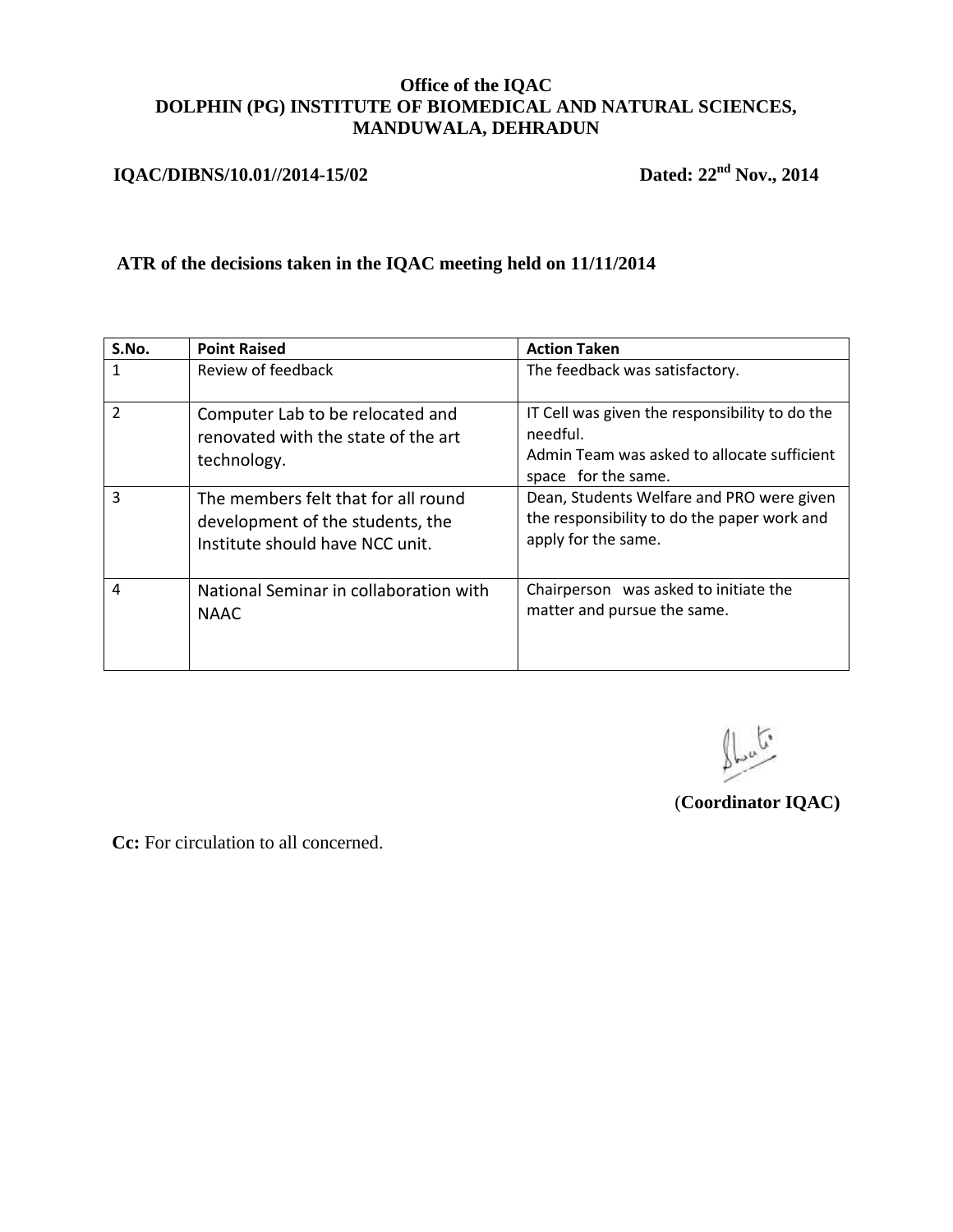## **IQAC/DIBNS/10.01//2014-15/03 Dated: 22nd Jan., 2015**

### **ATR of the decisions taken in the IQAC meeting held on 16/01/2015**

| S.No.          | <b>Point Raised</b>                                                                                                                                                                                                                                               | <b>Action Taken</b>                                                                                           |
|----------------|-------------------------------------------------------------------------------------------------------------------------------------------------------------------------------------------------------------------------------------------------------------------|---------------------------------------------------------------------------------------------------------------|
| 1              | <b>Approval of Timetables</b>                                                                                                                                                                                                                                     | The same were approved                                                                                        |
| $\overline{2}$ | NPTEL Courses to be started to enrich<br>faculty and students.                                                                                                                                                                                                    | Nodal Officer to be appointed amongst the<br>faculty who will be responsible to carry out<br>the formalities. |
| 3              | The Institute is located in rural area<br>where medical facilities are hardly<br>available. Hence it was suggested to<br>establish Advanced Diagnostic Lab to<br>cater to the needs of local people at large<br>and also the students & staff at nominal<br>rate. | HOD Biochemistry and faculty from Dept. of<br>MLT were assigned the responsibility to<br>establish the same.  |
| 4              | To inculcate the spirit of<br>serving the<br>society, it was suggested to get affiliation<br>from the Red Cross Society of India $-$<br>Uttarakhand Chapter.                                                                                                      | Dean & PRO were assigned the task of<br>completing the formalities.                                           |

 $\mathbb{L}^5$ 

(**Coordinator IQAC)**